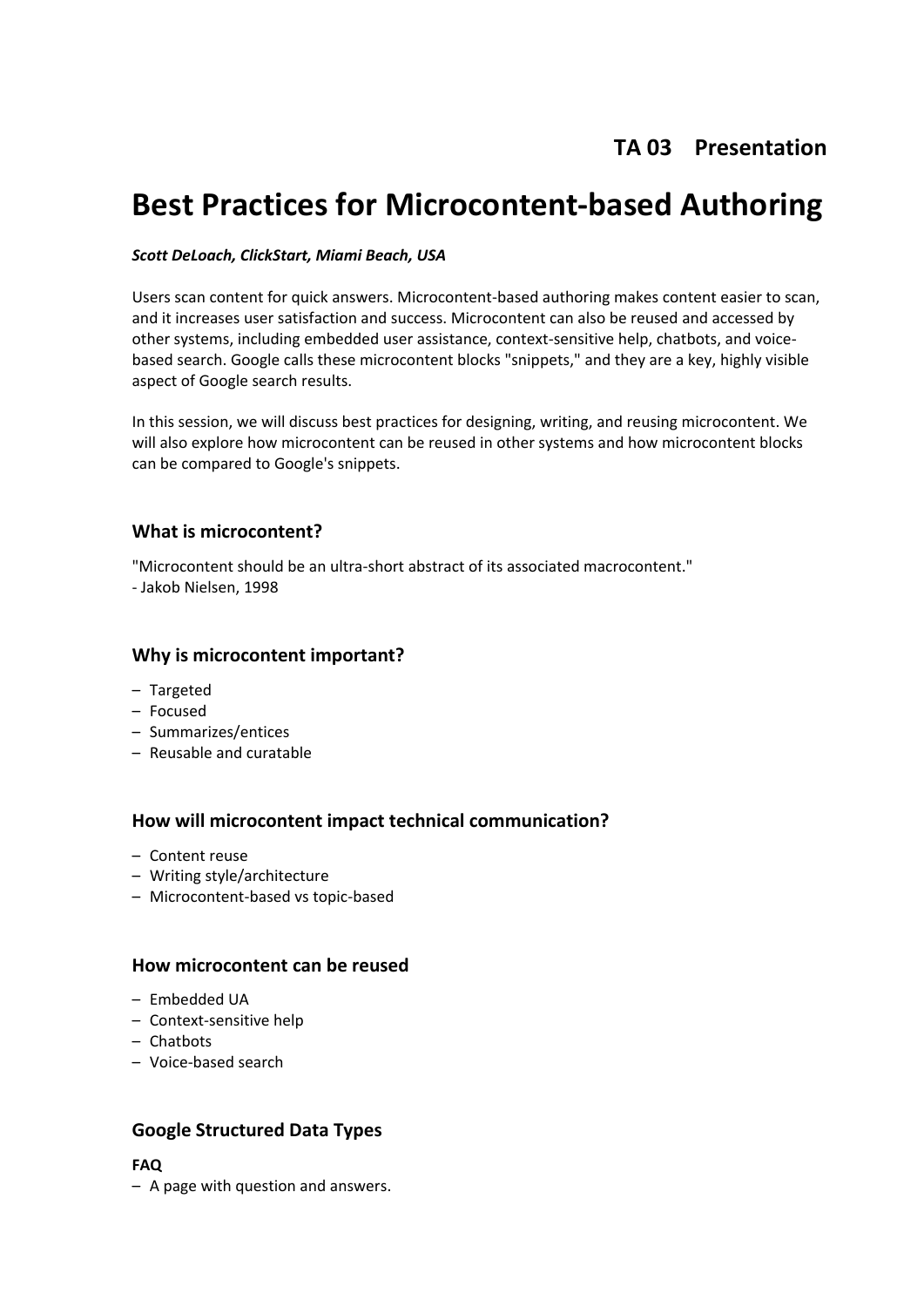– Does not allow users to submit alternative answers.

#### **Q&A**

A page where users can submit answers to a question or multiple questions.

#### **How to**

- Walks users through a set of steps to complete a task.
- Can feature video, images, and text.
- Only available on mobile devices, not desktop.

#### **How to create microcontent**

Search only: authoring tools/search engines

Google integration:

- JSON-LD (recommended)
- Microdata
- RDFa

#### **How – JSON-LD (recommended)**

- JavaScript markup in a <script> tag inside the page head or body
- Can be added dynamically

{

```
 "@context": "https://json-ld.org/contexts/person.jsonld",
 "@id": "http://example.com/Robert_Smith",
 "name": "Robert Smith",
 "born": "1959-04-21",
 "spouse": http://example.com/Mary_Poole
```
}

#### **How – Microdata**

- Open-community HTML specification
- Used to nest structured data within page head or body
- Uses HTML tag attributes

<div>

```
 <div itemtype="http://www.w3.org/2000/01/rdf-schema#Resource" 
itemid="http://example.com/Robert_Smith" itemscope>
   <meta itemprop="http://schema.org/birthDate" content="1959-04-21" />
   <meta itemprop="http://xmlns.com/foaf/0.1/name" content="Robert Smith" />
   <link itemprop="http://schema.org/spouse" href="http://example.com/Mary_Poole" />
 </div>
```
</div>

#### **How – RDFa**

- HTML5 extension that uses HTML tag attributes
- Can be used inside the page head or body